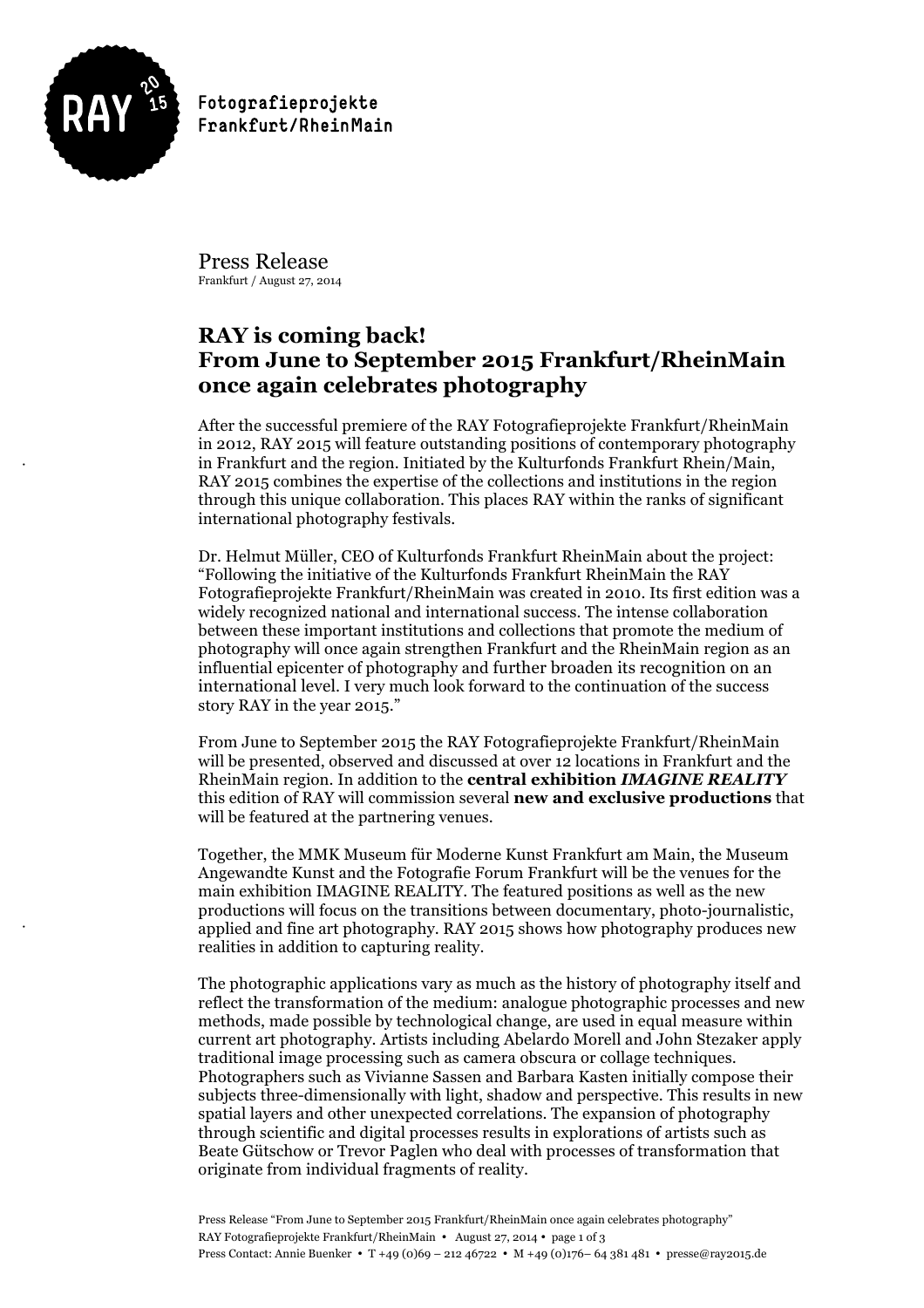

!

!

Fotografieprojekte Frankfurt/RheinMain

Curators of the partnering Frankfurt institutions and collections, which specialize in photography are again developing the **central exhibition of RAY 2015** *IMAGINE REALITY*. Luminita Sabau, spokesperson of the RAY Fotografieprojekte Frankfurt/RheinMain: "RAY 2015 assembles cutting edge positions of art with photography. Internationally acclaimed artists as well as newcomers will present their subjective image worlds for a period of three months in Frankfurt and the region. RAY 2015 will demonstrate a kaleidoscope of images of utopias and dystopias, worlds that juxtapose, compliment, negate or merge with each other. Now RAY Fotografieprojekte Frankfurt/RheinMain can firmly take its place as a triennial within the cultural landscape and radiate important incentives beyond the region."

RAY 2015 will not only collaborate with important institutions and collections of the RheinMain region but will additionally engage a broad public through university collaborations and a diverse art education program.

RAY 2015 is an initiative of the Kulturfonds Frankfurt RheinMain, Art Collection Deutsche Börse, Darmstädter Tage der Fotografie, Sammlung Deutsche Bank, DZ BANK Kunstsammlung, Fotografie Forum Frankfurt, Frankfurter Kunstverein, MMK Museum für Moderne Kunst Frankfurt am Main and Museum Angewandte Kunst in cooperation with partners in Wiesbaden, Hanau, Hofheim and Rüsselsheim.

#### **Artists of the exhibition** *IMAGINE REALITY* **(preliminary list)**

Barbara Breitenfellner (\*1969 AT/DE), David Claerbout (\*1969 NL/DE), Jonas Dahlberg (\*1970 SE), Hans Op de Beeck (\*1969 BE), Cristina de Middel (\*1975 ES), Joan Fontcuberta (\*1954 ES), João Maria Gusmão & Pedro Paiva (\*1979/\*1977 PT), Beate Gütschow (\*1970 DE), Barbara Kasten (\*1936 US), Cinthia Marcelle (\*1974 BR), Maix Mayer (\*1960 DE), Abelardo Morell (\*1948 CU/US), Trevor Paglen (\*1974 US), Viviane Sassen (\*1972 NL), Kathrin Sonntag (\*1981 DE), John Stezaker (\*1949 GB), Jan Tichy (\*1974 CZ), Sascha Weidner (\*1975 DE) and many more.

# **Curators**

Anne-Marie Beckmann (Art Collection Deutsche Börse), Peter Gorschlüter (MMK Museum für Moderne Kunst), Jule Hillgärtner (independant curator), Alexandra Lechner (Darmstädter Tage der Fotografie), Celina Lunsford (Fotografie Forum Frankfurt) und Matthias Wagner K (Museum Angewandte Kunst).